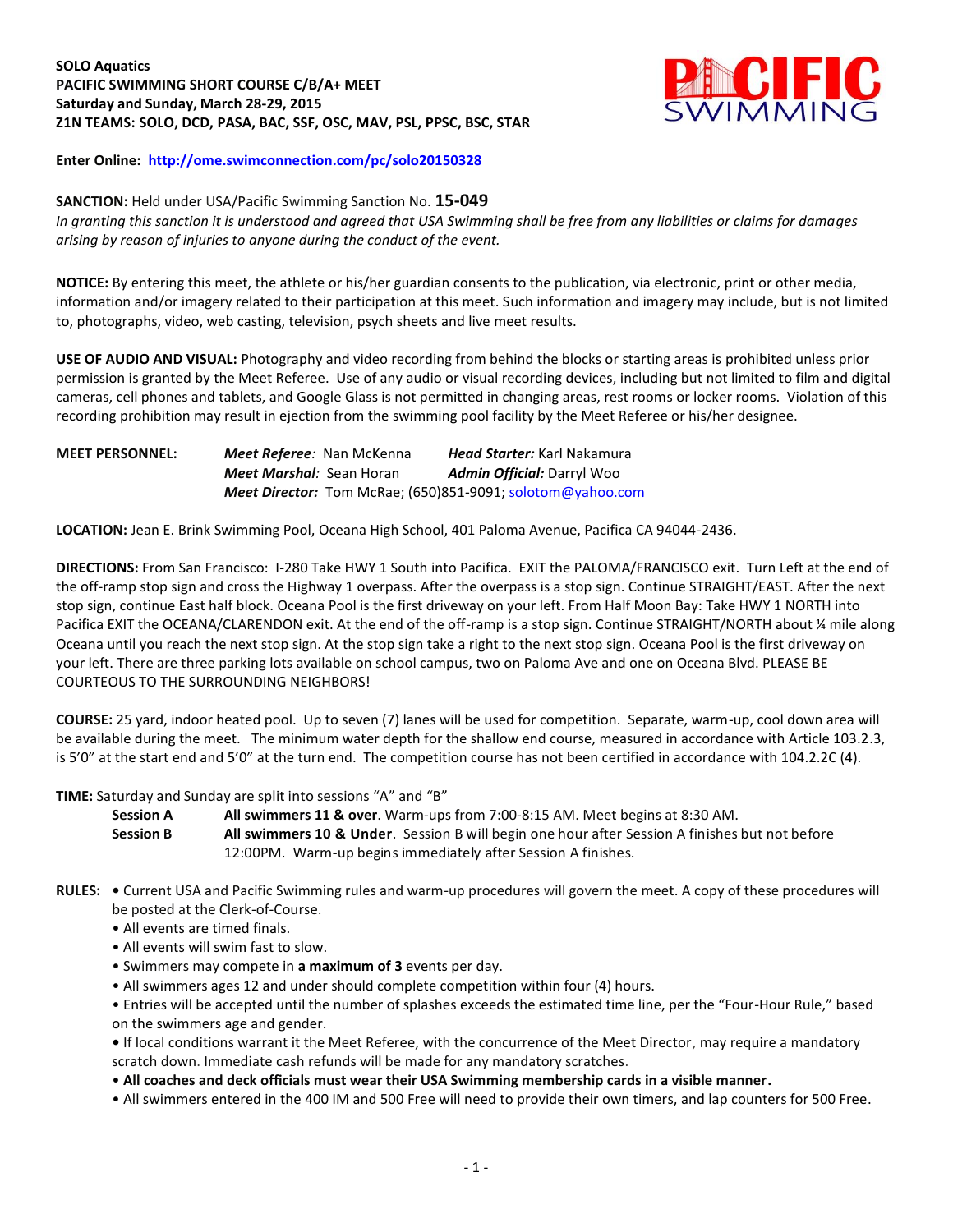**ATTENTION HIGH SCHOOL SWIMMERS:** If you are a high school swimmer in competition season, you need to be unattached from this meet. It is your responsibility to be unattached from this meet. You can un-attach at the meet if necessary. This does not apply to swimmers swimming under the rules of the Nevada Interscholastic Activities Association (NIAA).

**UNACCOMPANIED SWIMMERS:** Any USA-S athlete-member competing at the meet must be accompanied by a USA Swimming member-coach for the purposes of athlete supervision during warm-up, competition and warm-down. If a coach-member of the athlete's USA-S Club does not attend the meet to serve in said supervisory capacity, it is the responsibility of the swimmer or the swimmer's legal guardian to arrange for supervision by a USA-S member-coach. The Meet Director or Meet Referee may assist the swimmer in making arrangements for such supervision; however, it is recommended that such arrangements be made in advance of the meet by the athlete's USA-S Club Member-Coach.

**RACING STARTS:** Swimmers must be certified by a USA-S member-coach as being proficient in performing a racing start, or must start the race in the water. It is the responsibility of the swimmer or the swimmer's legal guardian to ensure compliance with this requirement.

**RESTRICTIONS:** • Smoking and the use of other tobacco products is prohibited on the pool deck, in the locker rooms, in spectator seating, on standing areas and in all areas used by swimmers, during the meet and during warm-up periods.

- Sale and use of alcoholic beverages is prohibited in all areas of the meet venue.
- No glass containers are allowed in the meet venue.
- No propane heater is permitted except for snack bar/meet operations.
- All shelters must be properly secured.
- Changing into or out of swimsuits other than in locker rooms or other designated areas is prohibited.

• Destructive devices, to include but not limited to, explosive devices and equipment, firearms (open and concealed), blades, knives, mace, stun guns and blunt objects are strictly prohibited in the swimming facility and surrounding areas. If observed, the Meet Referee and his/her designee may ask that these devices be stored safely away from the public or removed from the facility. Noncompliance may result in the reporting to law enforcement authorities and ejection from the facility. Law enforcement officers (LEO) are exempt per applicable laws.

• No personal tents/EZ-ups will be allowed on the pool deck.

**ELIGIBILITY:** • Swimmers must be current members of USA-S and enter their name and registration number on the meet entry card as they are shown on their Registration Card. If this is not done, it may be difficult to match the swimmer with the registration and times database. The meet host will check all swimmer registrations against the SWIMS database and if not found to be registered, the Meet Director shall accept the registration at the meet (a \$10 surcharge will be added to the regular registration fee). Duplicate registrations will be refunded by mail.

• Swimmers in the "A" Division must have met at least USA Swimming Motivational "A" minimum time standard. Swimmers in the "B" Division must have met at least the listed "B" minimum time standard. All entry times slower than the listed "B" time standard will be in the "C" Division.

- Entries with **"NO TIME"** *will be* accepted.
- Entry times submitted for this meet will be checked against a computer database and may be changed in accordance with Pacific Swimming Entry Time Verification Procedures.
- Disabled swimmers are welcome to attend this meet and should contact the Meet Director or Meet Referee regarding and special accommodations on entry times and seeding per Pacific Swimming policy.
- Swimmers 19 years of age and over may compete in the meet for time only, no awards. Such swimmers must have met standards for the 17-18 age group.
- The swimmer's age will be the age of the swimmer on the first day of the meet.

**ENTRY PRIORITY:** Priority entry will be given to the following **Z1N TEAMS: SOLO, DCD, PASA, BAC, SSF, OSC, MAV, PSL, PPSC, BSC, and STAR** entering online must do so by **11:59 PM, Wednesday, March 11th** in order to receive priority acceptance to the meet. Swimmers from **SOLO, DCD, PASA, BAC, SSF, OSC, MAV, PSL, PPSC, BSC, and STAR** submitting surface mail entries must be postmarked by **Monday, March 9th** in order to receive priority acceptance into the meet. No swimmers other than those from SOLO, DCD, PASA, BAC, SSF, OSC, MAV, PSL, PPSC, BSC, and STAR may enter the meet until the priority period has closed.

**ENTRY FEES:** \$4.00 per event plus an \$8.00 participation fee per swimmer. Entries will be rejected if payment is not sent at time of request.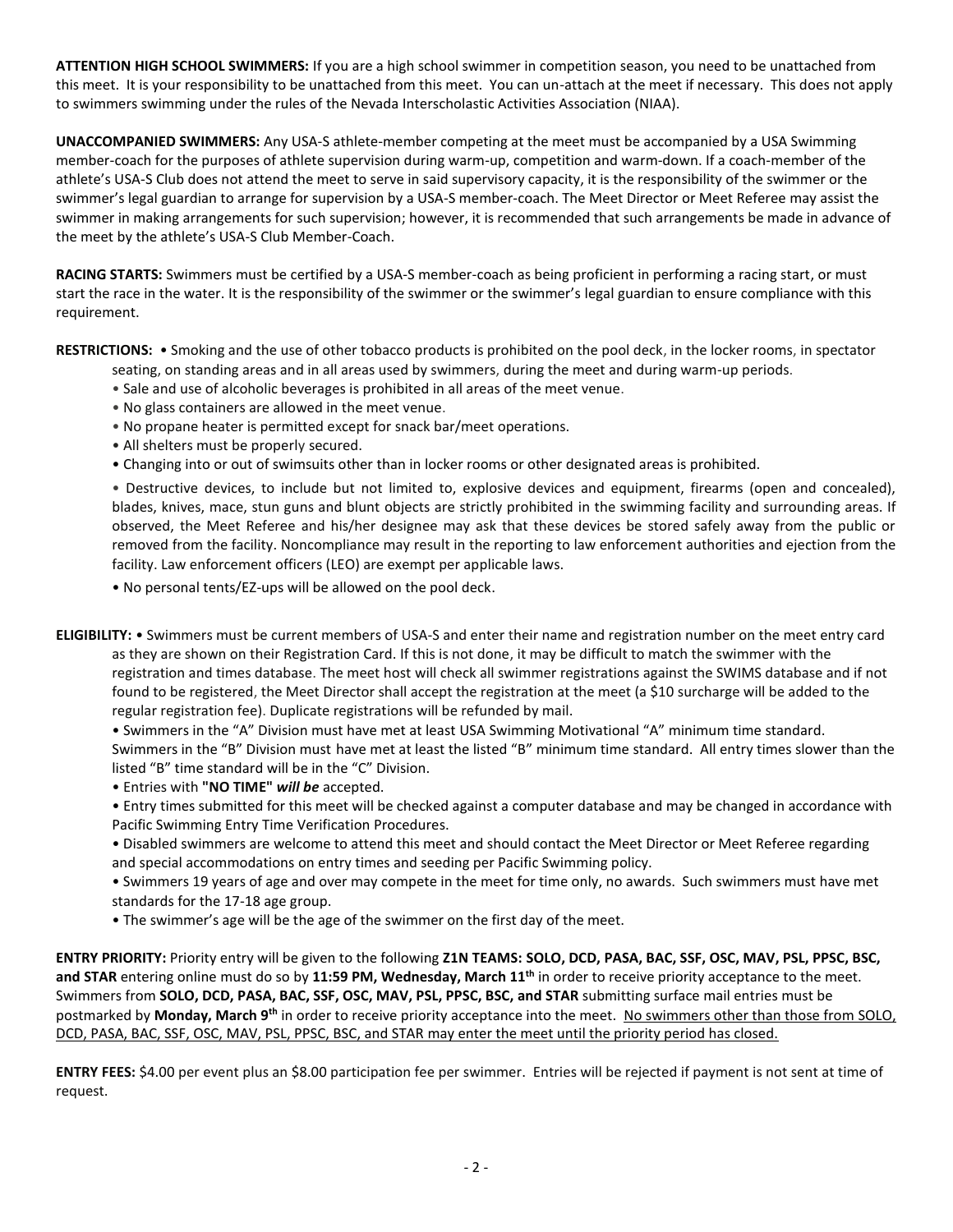**ONLINE ENTRIES:** To enter online go to **<http://ome.swimconnection.com/pc/solo20150328>** to receive an immediate entry confirmation. This method requires payment by credit card. Swim Connection, LLC charges a processing fee for this service, equal to \$1 per swimmer plus 5% of the total Entry Fees. Please note that the processing fee is a separate fee from the Entry Fees. If you do not wish to pay the processing fee, enter the meet using a mail entry. **Entering online is a convenience, is completely voluntary, and is in no way required or expected of a swimmer by Pacific Swimming.** Online entries will be accepted through Wednesday, March 18th, at 11:59 PM.

**MAILED OR HAND DELIVERED ENTRIES**: Entries must be on the attached consolidated entry form. Forms must be filled out completely and printed clearly with swimmers best time. Entries must be postmarked by midnight, Monday, March 16<sup>th</sup> or hand delivered by 6:30 p.m. Wednesday, March 18<sup>th</sup>. No late entries will be accepted. No refunds will be made, except mandatory scratch downs. Requests for confirmation of receipt of entries should include a self-addressed envelope.

# **Make check payable to**: SOLO Aquatics **Mail entries to**: Tom McRae – SOLO Meet Director **Hand deliver entries to:** Tom McRae – SOLO Meet Director P.O. Box 7266 800 Sea Spray Lane #304 Menlo Park, CA 94025 Foster City, CA 94404

**CHECK-IN:** The meet will be deck seeded. Swimmers must check-in at the Clerk-of-Course. Close of check-in for all individual events shall be no more than 60 minutes before the estimated time of the start of the first heat of the event. No event shall be closed more than 30 minutes before the scheduled start of the session. Swimmers who do not check in will not be seeded and will not be allowed to compete in that event.

**SCRATCHES:** Any swimmers not reporting for or competing in an individual timed final event that they have checked in for shall not be penalized.

AWARDS: Individual events will be awarded in the A, B, and C Division. Ribbons for 1<sup>st</sup> – 8<sup>th</sup> place are given to the following age groups: 6/un, 7-8, 9-10, 11-12. Swimmers 13 years of age and older will not receive awards. Standard "A" medals will be awarded to swimmers achieving NEW USA Swimming National "A" times in each event, regardless of place achieved in the event. All awards must be picked up at the meet. Awards will not be mailed.

**ADMISSION:** Free. A program will **NOT** be available.

**SNACK BAR & HOSPITALITY:** A snack bar will be available throughout the competition. Coaches and working deck officials will be provided lunch. Hospitality will serve refreshments to timers and volunteers.

**MISCELLANEOUS:** No overnight parking is allowed. Facilities will not be provided after meet hours.

#### **MINIMUM OFFICIALS:**

| Club swimmers entered in session | <b>Trained and carded officials requested</b> |  |  |  |  |  |  |
|----------------------------------|-----------------------------------------------|--|--|--|--|--|--|
| $1 - 10$                         |                                               |  |  |  |  |  |  |
| 11-25                            |                                               |  |  |  |  |  |  |
| 26-50                            |                                               |  |  |  |  |  |  |
| 51-75                            |                                               |  |  |  |  |  |  |
| 76-100                           |                                               |  |  |  |  |  |  |
| 100 or more                      | 5 and up (1 for every 25 swimmers)            |  |  |  |  |  |  |

| LVLIVI JUIVIIVIAIVI |                     |           |        |                   |          |           |               |  |  |  |
|---------------------|---------------------|-----------|--------|-------------------|----------|-----------|---------------|--|--|--|
|                     | SATURDAY, Mar. 28th |           |        | SUNDAY, Mar. 29th |          |           |               |  |  |  |
| <b>8 &amp; UN</b>   | $9 - 10$            | $11 - 12$ | 13-18  | 8 & UN            | $9 - 10$ | $11 - 12$ | 13-18         |  |  |  |
| 50 BK               | 100 BK              | 200 BK    | 100 BK | 25 FR             | 100 FR   | 50 BK     | 200 FR        |  |  |  |
| 25 FL               | 50 FL               | 100 BR    | 200 BR | 25 BR             | 50 BK    | 200 FL    | 100 FL        |  |  |  |
| 50 FR               | 50 FR               | 100 FR    | 50 FR  | 100 IM            | 100 BR   | 200 FR    | <b>100 FR</b> |  |  |  |
|                     | 500 FR              | 100 IM    | 500 FR |                   | 100 IM   | 400 IM    | 200 IM        |  |  |  |

### EVENT CURAMARY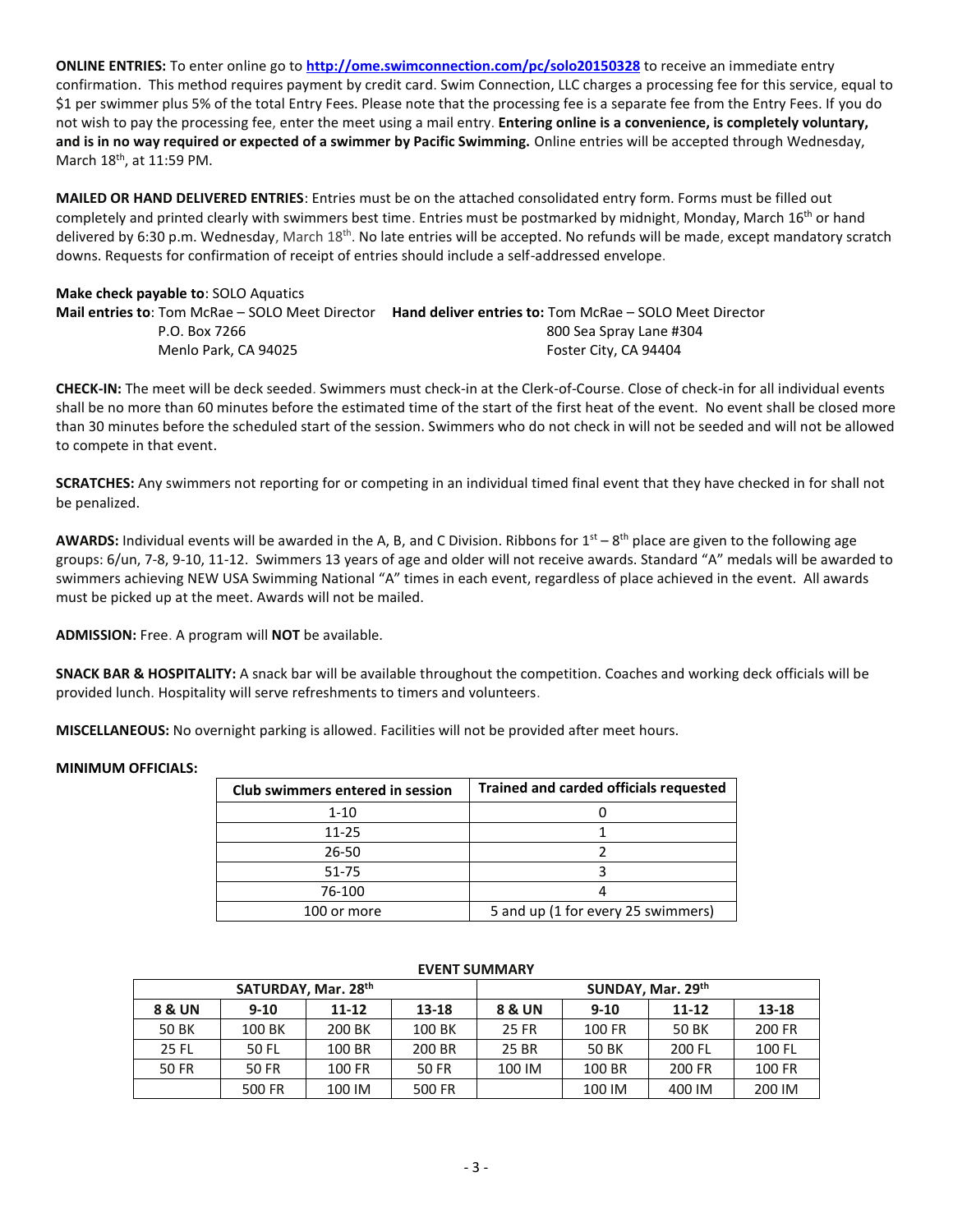|                | SATURDAY, MARCH 28th |                | <b>SUNDAY, MARCI</b> |                 |
|----------------|----------------------|----------------|----------------------|-----------------|
|                | <b>SESSION A</b>     |                | <b>SESSION A</b>     |                 |
| <b>EVENT#</b>  | <b>EVENT</b>         | <b>EVENT#</b>  | <b>EVENT#</b>        | <b>EVENT</b>    |
| $\mathbf{1}$   | 11-12 200 BACK       | $\overline{2}$ | 39                   | $13 - 14200$ F  |
| 3              | 13-14 100 BACK       | $\overline{4}$ | 41                   | 15-OV 200 F     |
| 5              | 15 - OV 100 BACK     | 6              | 43                   | $11 - 1250B$    |
| $\overline{7}$ | 11-12 100 BREAST     | 8              | 45                   | $13 - 14100$    |
| 9              | 13-14 200 BREAST     | 10             | 47                   | $15 - OV 100$   |
| 11             | 15-OV 200 BREAST     | 12             | 49                   | $11 - 12200$    |
| 13             | $11 - 12$ 100 FREE   | 14             | 51                   | $13 - 14$ 100 F |
| 15             | $13 - 1450$ FREE     | 16             | 53                   | 15-OV 100 F     |
| 17             | 15-OV 50 FREE        | 18             | 55                   | $11 - 12200$    |
| 19             | $11 - 12$ 100 IM     | 20             | 57                   | $13 - 14200$    |
| 21             | 13-14 500 FREE       | 22             | 59                   | $15 - OV$ 200   |
| 23             | 15 - OV 500 FREE     | 24             | 61                   | $11 - 12400$    |
|                | <b>SESSION B</b>     |                | <b>SESSION B</b>     |                 |
| 25             | 9-10 100 BACK        | 26             | 63                   | $9 - 10100$ FF  |
| 27             | 8-UN 50 BACK         | 28             | 65                   | 8-UN 25 FR      |
| 29             | $9 - 1050$ FLY       | 30             | 67                   | $9 - 1050BA$    |
| 31             | 8-UN 25 FLY          | 32             | 69                   | 8-UN 25 BRE     |
| 33             | $9 - 1050$ FREE      | 34             | 71                   | $9 - 10100$ BRI |
| 35             | 8-UN 50 FREE         | 36             | 73                   | 8 & U 100 II    |
| 37             | $9 - 10500$ FREE     | 38             | 75                   | $9 - 101001$    |

|                  | SATURDAY, MARCH 28th |                |                            | SUNDAY, MARCH 29TH |    |  |
|------------------|----------------------|----------------|----------------------------|--------------------|----|--|
|                  | <b>SESSION A</b>     |                |                            | <b>SESSION A</b>   |    |  |
| <b>EVENT#</b>    | <b>EVENT</b>         | <b>EVENT#</b>  | <b>EVENT#</b>              | <b>EVENT#</b>      |    |  |
| $\mathbf{1}$     | 11-12 200 BACK       | $\overline{2}$ | 39                         | $13 - 14200$ FREE  | 40 |  |
| $\overline{3}$   | 13-14 100 BACK       | 4              | 41                         | 15 - OV 200 FREE   | 42 |  |
| 5                | 15-OV 100 BACK       | 6              | 43                         | $11 - 1250$ BACK   | 44 |  |
| $\overline{7}$   | 11-12 100 BREAST     | 8              | 45                         | 13-14 100 FLY      | 46 |  |
| 9                | 13-14 200 BREAST     | 10             | 47                         | 15 - OV 100 FLY    | 48 |  |
| 11               | 15-OV 200 BREAST     | 12             | 49                         | $11 - 12200$ FLY   | 50 |  |
| 13               | $11 - 12$ 100 FREE   | 14             | 51                         | $13 - 14$ 100 FREE | 52 |  |
| 15               | $13 - 1450$ FREE     | 16             | 53                         | 15-OV 100 FREE     | 54 |  |
| 17               | 15 - OV 50 FREE      | 18             | 55                         | $11 - 12200$ FR    | 56 |  |
| 19               | $11 - 12100$ IM      | 20             | 57                         | $13 - 14200$ IM    | 58 |  |
| 21               | 13-14 500 FREE       | 22             | 59                         | 15-OV 200 IM       | 60 |  |
| 23               | 15 - OV 500 FREE     | 24             | 61                         | $11 - 12$ 400 IM   | 62 |  |
| <b>SESSION B</b> |                      |                |                            | <b>SESSION B</b>   |    |  |
| 25               | 9-10 100 BACK        | 26             | 63                         | $9 - 10100$ FREE   | 64 |  |
| 27               | 8-UN 50 BACK         | 28             | 65                         | 8-UN 25 FREE       | 66 |  |
| 29               | $9 - 1050$ FLY       | 30             | 67                         | 9-1050 BACK        | 68 |  |
| 31               | 8-UN 25 FLY          | 32             | 69                         | 8-UN 25 BREAST     | 70 |  |
| 33               | $9 - 1050$ FREE      | 34             | 71                         | 9-10 100 BREAST    | 72 |  |
| 35               | 8-UN 50 FREE         | 36             | 73                         | 8 & U 100 IM       | 74 |  |
| 37               | $9 - 10500$ FREE     | 38             | 75<br>$9 - 10100$ IM<br>76 |                    |    |  |

**All 400 IM and 500 Free swimmers must provide their own timers.**

Use the following URL to find the time standards: <http://www.pacswim.org/swim-meet-times/standards>